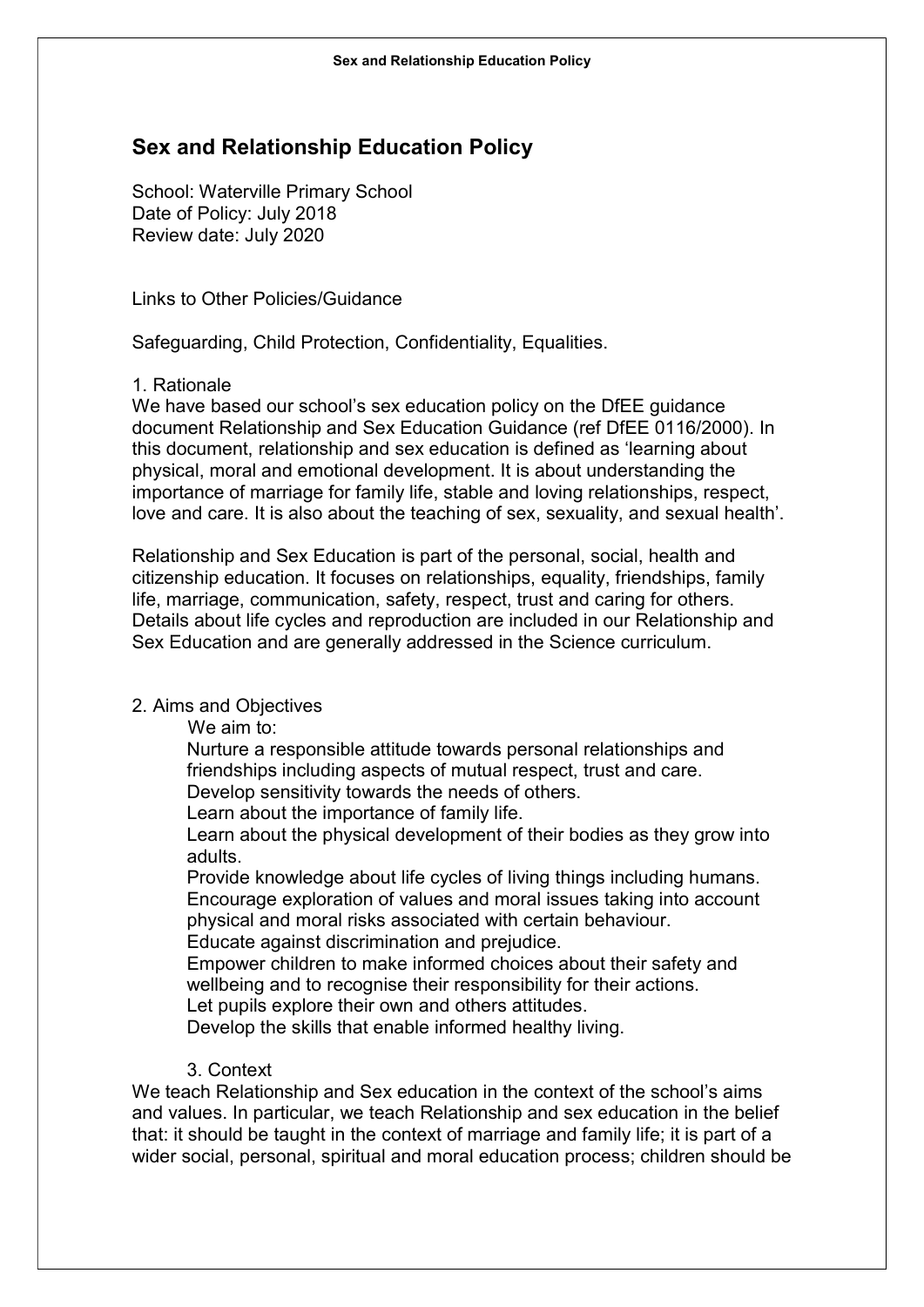taught to have respect for their own bodies; children should learn about their responsibilities to others, and be aware of the consequences of their actions; It is important to build positive relationships with others, involving trust and respect.

# 4.Organisation and Approach

We teach Relationship and Sex education through different aspects of the curriculum from Early Years through to Year 6. The main Relationship and Sex education teaching is in our personal, social and health education (PSHE) curriculum. We also teach some Relationship and Sex education through other subject areas (for example, science, PE, R.E, Citizenship and SEAL), where we feel that they contribute significantly to a child's knowledge and understanding of his or her own body, and how it is changing and developing.

Pupils will know that they are free to ask further questions and to discuss issues with their teacher and support staff. They will answer pupil's questions in an open, factual and appropriate way but will not enter into discussions about personal issues. Governors and staff are agreed that staff will answer questions as long as they are age appropriate. Staff will also encourage the children to discuss questions with their parents.

5. Inclusion/Difference and Diversity

RSE will meet the needs of all pupils, including those who are marginalized and vulnerable. We work in partnership with the SENCO and parents to ensure that all students experience a quality RSE programme. We also consult with students and parents who may have different needs due to religious or cultural beliefs.

## 6. Safeguarding

School safeguarding procedures must be followed when any disclosures about abuse are made

## 7. Content

The following statements outline our scheme of work for the teaching of Relationship and Sex education. They draw on the DfEE and other guidance on Relationship and Sex education and reflect elements of the non-statutory framework for PSHE and Citizenship. Some statements are part of the National Curriculum Science requirements and have been marked by\*.

By the end of Early Years Foundation Stage

Pupils will gain knowledge, understanding, attitudes and skills including: Form relationships

Share feelings

Dress and undress independently and manage their own personal hygiene Have a developing respect for their own culture and beliefs and those of other people.

Recognise some safe and unsafe situations

By the end of Key Stage One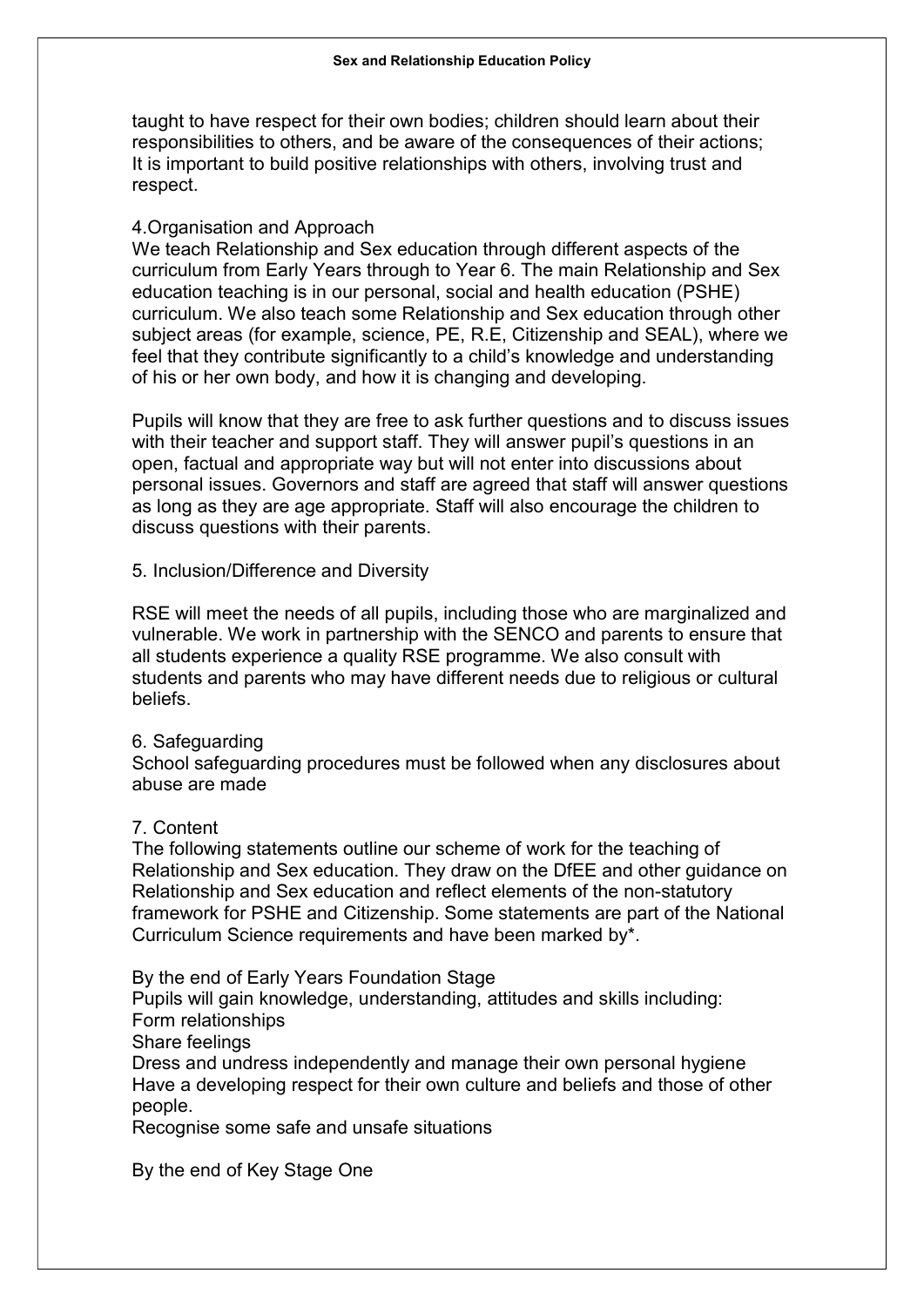Pupils will gain knowledge, understanding, attitudes and skills including: Recognise and compare the main external parts of the human body\* Recognise similarities and differences between themselves and others and treat others with sensitivity\* Identify and share their feelings with others Recognise safe and unsafe situations Identify and be able to talk with someone they trust Be aware that their feelings and actions have an impact on others Make a friend, talk with them and share feelings Use simple rules for dealing with strangers and for resisting pressure if they feel uncomfortable or at risk That animals, including humans, grow and reproduce\* That humans and animals can produce offspring and these grow into adults\* The basic rules for keeping themselves safe and healthy Know about safe places to play and safe people to be with The needs of babies and young people Ways in which they are like and different from others That they have some control over their actions and bodies The names of the main external parts of the body including agreed names for the sexual parts Why families are special for caring and sharing On leaving Primary School Pupils will gain knowledge, understanding, attitudes and skills including: Express opinions, for example, about relationships and bullying Listen to and support others Respect other viewpoints and beliefs Identify adults they can trust and who to ask for help Recognise their value and to identify positive things about themselves Listen to and support friends Recognise peer pressure and know that they can say no That life processes common to humans and other animals include growth and reproduction\* Learn about the main stages of the human lifecycle\* How their body works and be prepared for puberty That their actions have consequences and be able to anticipate the results of them About different forms of bullying and feelings of both bullies and victims Why being different can provoke bullying and know why this is unacceptable The diversity of lifestyles Other's points of view, including their parents

The diversity of values and culture in the school and in the community The need for trust in relationships.

This information is based on information published in "Relationships and sex. A report from the Office of Her Majesty's Chief Inspector of Schools 2002"

8. The role of parents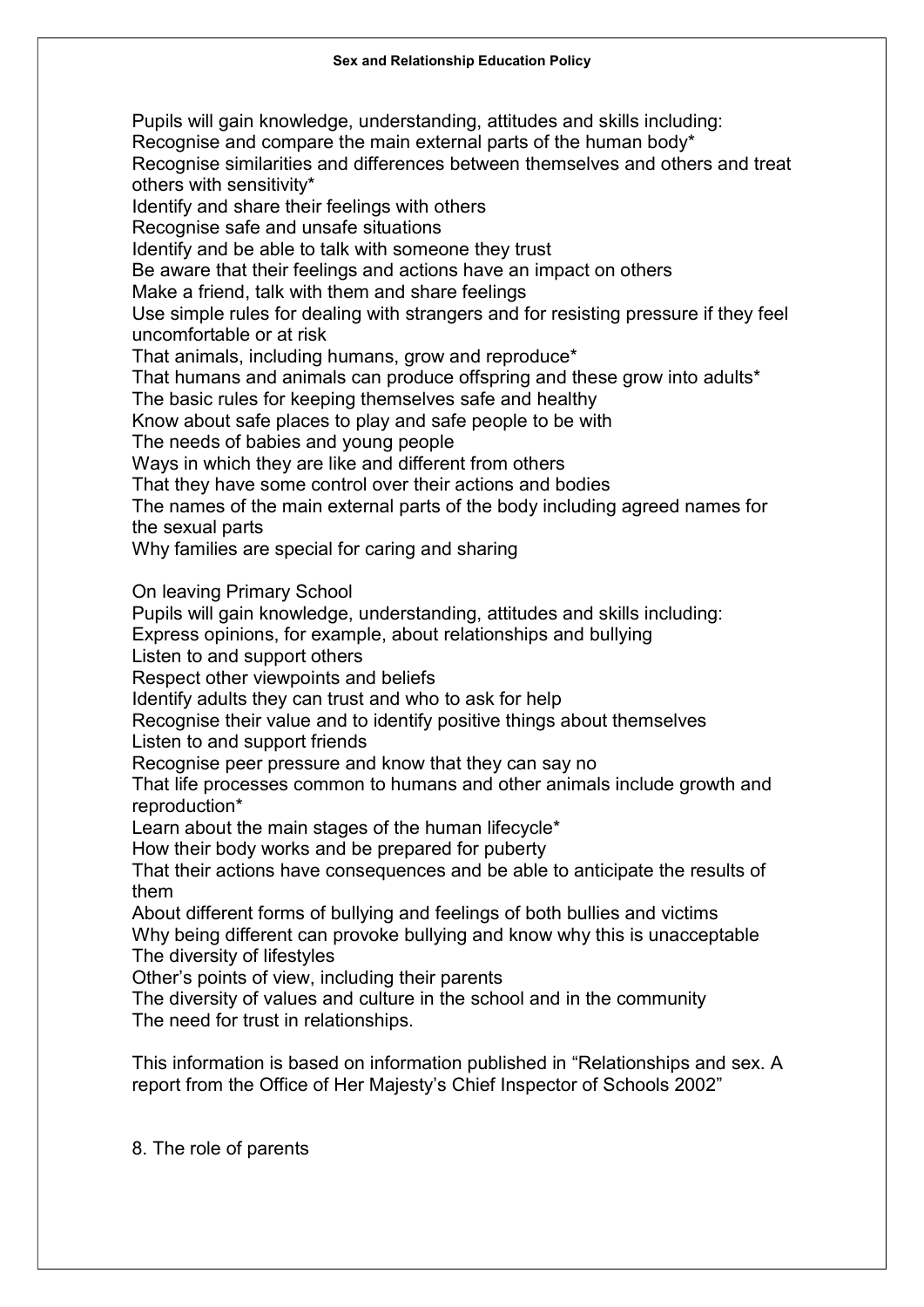Waterville Primary School is well aware that the primary role in children's relationship and sex education lies with parents and carers. We wish to build a positive and supporting relationship with the parents of children at our school through mutual understanding, trust and co-operation. In promoting this objective we answer any questions that parents may have about the relationship and sex education of their child. Parents have been consulted and will be involved in any review of the policy. We also take seriously any issue that parents raise with teachers or governors about our policy or the arrangements for relationship and sex education in the school.

We believe that, through the exchange of knowledge and information, children will benefit from being given consistent messages about their changing body and their increasing responsibilities.

#### 9. The role of pupils

Students may be consulted via the School Council on programme development. We will consult with the Student Council, if it is appropriate, and disseminate ideas and proposals to the students, where necessary. Feedback from the students may be used to evaluate and change the programme.

#### 10. The role of other members of the community

We encourage other valued members of the community to work with us to provide advice and support to the children with regard to health education. In particular, members of the Primary Care Trust, such as the school nurse and other health professionals, give us valuable support with our Relationship and sex education programme. Other people that we call on include local clergy, social workers and youth workers.

All sessions will be jointly planned with the classroom teacher or the RSE Lead and visitors will follow school policies. All information given to students must be age appropriate.

#### 11. Confidentiality

Teachers conduct relationship and sex education lessons in a sensitive manner and in confidence. It is the responsibility of the classroom teacher to create a safe environment through ground rules and distancing techniques. However, if a child causes the teacher reason for concern, then the teacher will take the matter seriously and deal with it as a matter of child protection. Teachers will respond in a similar way if a child indicates that they themselves may have been a victim of abuse. In these circumstances the teacher will talk to the child as a matter of urgency. If the teacher has concerns, they will draw their concerns to the attention of the headteacher. The headteacher will then deal with the matter in consultation with health care professionals.

#### 12. The role of the Head teacher/PSHE Co-ordinator

It is the responsibility of the head teacher or SRE Lead to ensure that both staff and parents are informed about our Relationship and sex education policy, and that the policy is implemented effectively. It is also the headteacher's